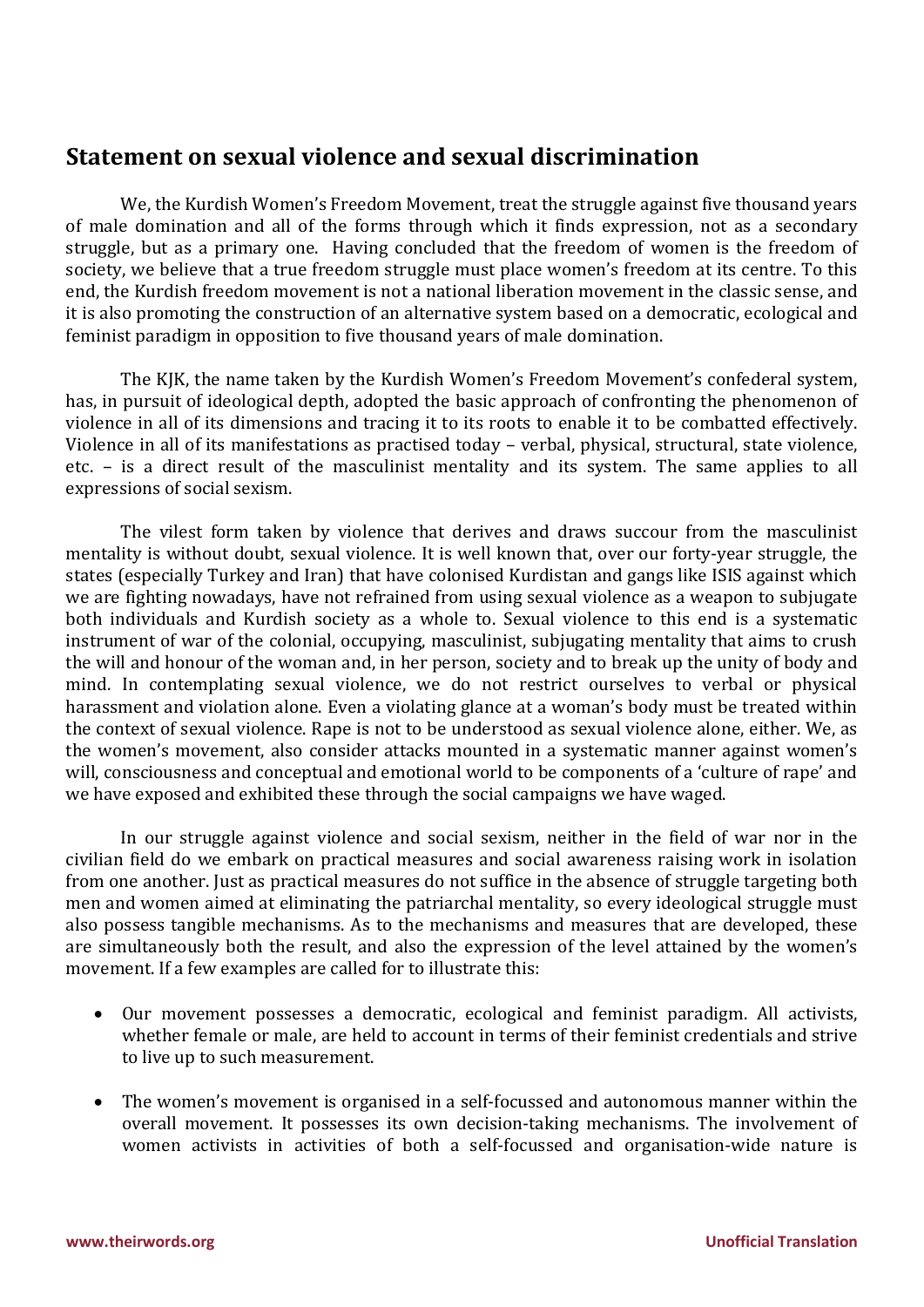regulated by the women's movement. The female leadership at all levels is nominated by the women's movement.

- The principle of equal and joint participation is practised in organisation-wide activity. Women and men are included in equal numbers (50:50) in all leaderships and military commands. The co-chair system is employed at the top echelons. The women co-chairs express and represent the collective will of the women's movement.
- The women's movement defends and promotes the pioneering role of women on all areas of the struggle. It conducts intensive self-focussed training activities so as to develop the will and consciousness to enable women activists to effectively perform their pioneering mission within the organisation-wide struggle. Similarly, various measures are promoted in both military and political decision-taking mechanisms at all levels to enable women to make a powerful qualitative contribution alongside their equal quantitative contribution.
- The KJK rejects all manner of discrimination and violence directed against women and combats this in an effective manner. It treats violence against women as a crime and judges it in a clear and transparent manner developed on a unique and common ground.
- Should, in spite of all of the measures and awareness raising activities that have been put in place, instances of discrimination and sexism directed against women be experienced, notification is given of the matter in question by various means and methods (criticism/selfcriticism at official meetings, reporting, oral application to leadership) and the crime committed is investigated and prosecuted according to its seriousness (self-criticism platform, self-criticism report, trial). Furthermore, the Court of Justice constitutes an institutional body to which all movement members may make recourse. As an autonomous structure, the Court of Justice operates with an approach to law and justice that is devoid of social sexism and accords with international standards and regional cultural values.
- All women activists involved in the movement submit individual written reports to the women's movement at regular intervals. It is also mentioned in the said reports, any difficulties encountered by activists in the arenas in which they are engaged. The women's movement, having assessed the reports, promotes measures to solve the problems that have been experienced on both an individual and collective level.
- The women's movement plays its role in overcoming social sexism and preventing violence on the civilian areas where it has influence. To this end, it fulfils its mission of giving life to the democratic, ecological and feminist paradigm in the structures organised in all four corners of Kurdistan and abroad, bringing about the equal participation of women on all areas and implementing the co-chair system. Accordingly, the co-chair system is employed at all of the municipalities controlled by the DBP in North Kurdistan, and the HDP contested the 2015 general elections with an equal number of women candidates, who attained a 40% representation in parliament. Similarly, in Rojava the co-chair system is employed in the canton prime-ministerships. A large number of institutions have been created to counter violence against women. Women judges alone preside over trials involving women who have suffered violence and sexual discrimination.